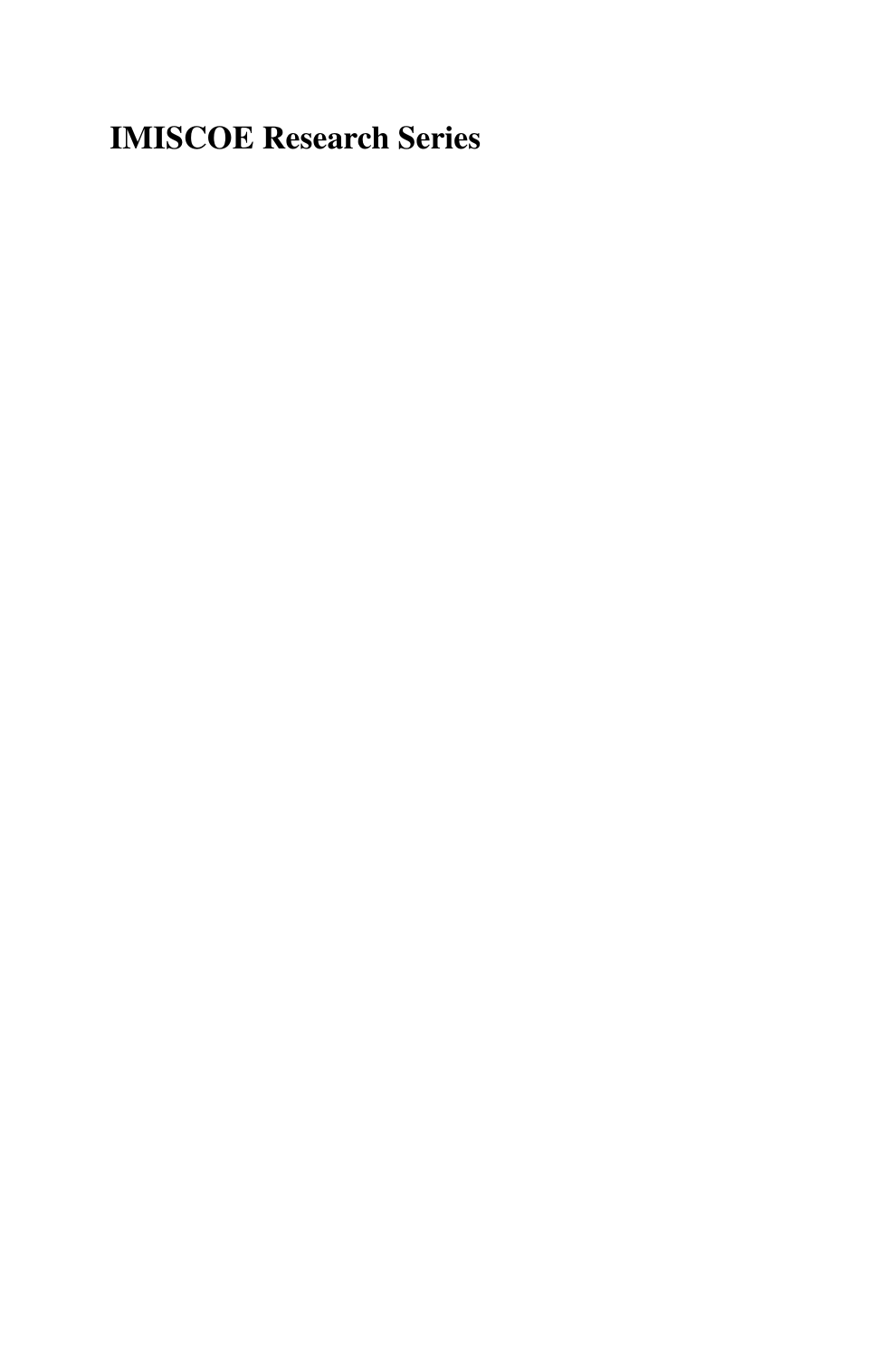This series is the official book series of IMISCOE, the largest network of excellent research on migration and diversity in the world. It comprises publications that present empirical and theoretical research on different aspects of international migration. The authors are all specialists, and the publications are rich source of information for researchers and others involved in international migration studies.

The series is published under the editorial supervision of the IMISCOE Editorial Committee, which includes leading scholars from all over Europe. The series, which contains more than eighty titles already, is internationally peer reviewed. This ensures that the books published in this series continue to present excellent academic standards and scholarly quality. Most of the books are available in open access.

For information on how to submit a book proposal, please visit: [http://www.](http://www.imiscoe.org/publications/how-to-submit-a-book-proposal.) [imiscoe.org/publications/how-to-submit-a-book-proposal.](http://www.imiscoe.org/publications/how-to-submit-a-book-proposal.)

This book is published in Open Access with support of the Volkswagen Foundation.

More information about this series at <http://www.springer.com/series/13502>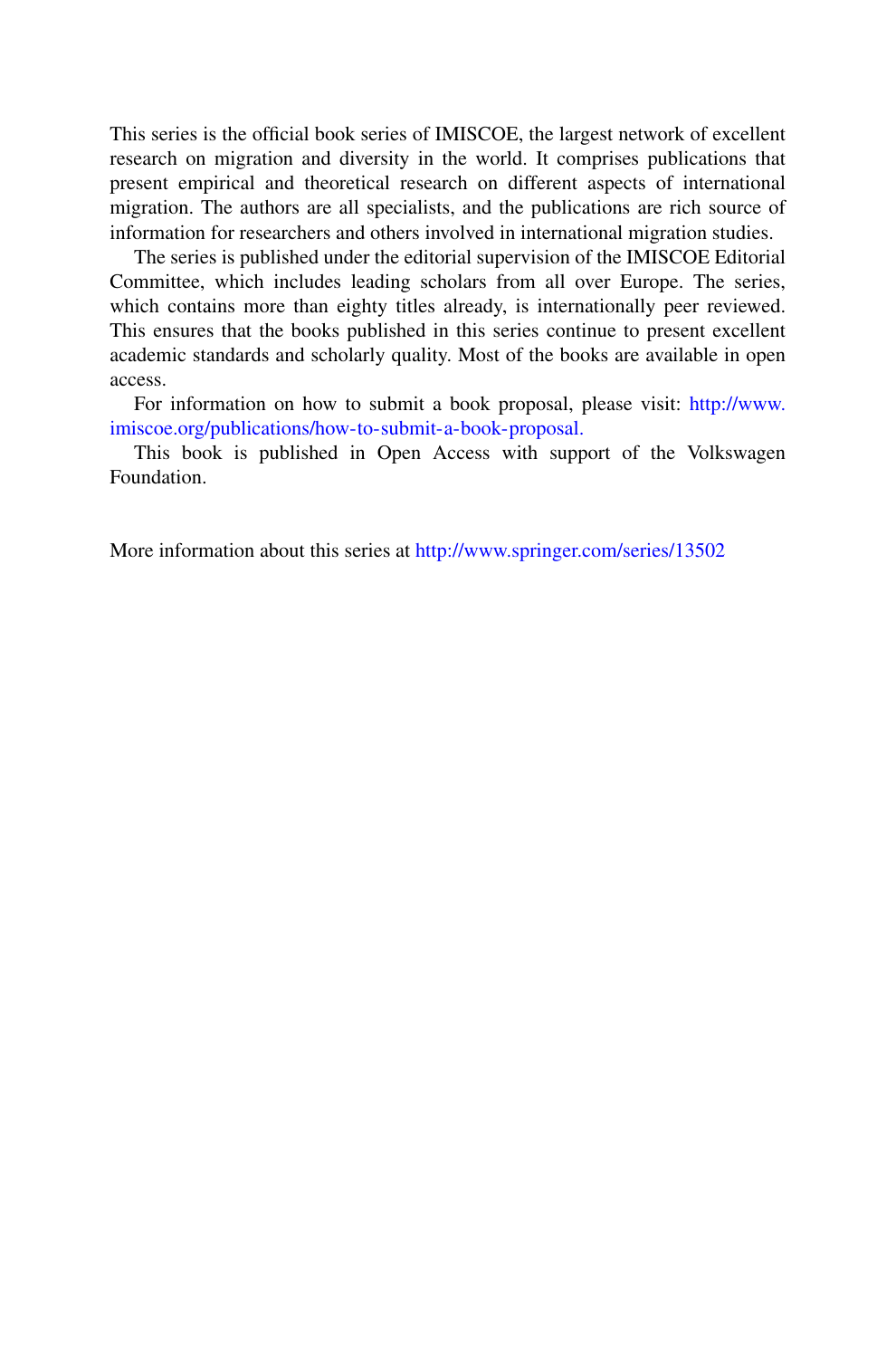Peter Scholten • Han Entzinger • Rinus Penninx Stijn Verbeek Editors

## Integrating Immigrants in Europe

Research-Policy Dialogues

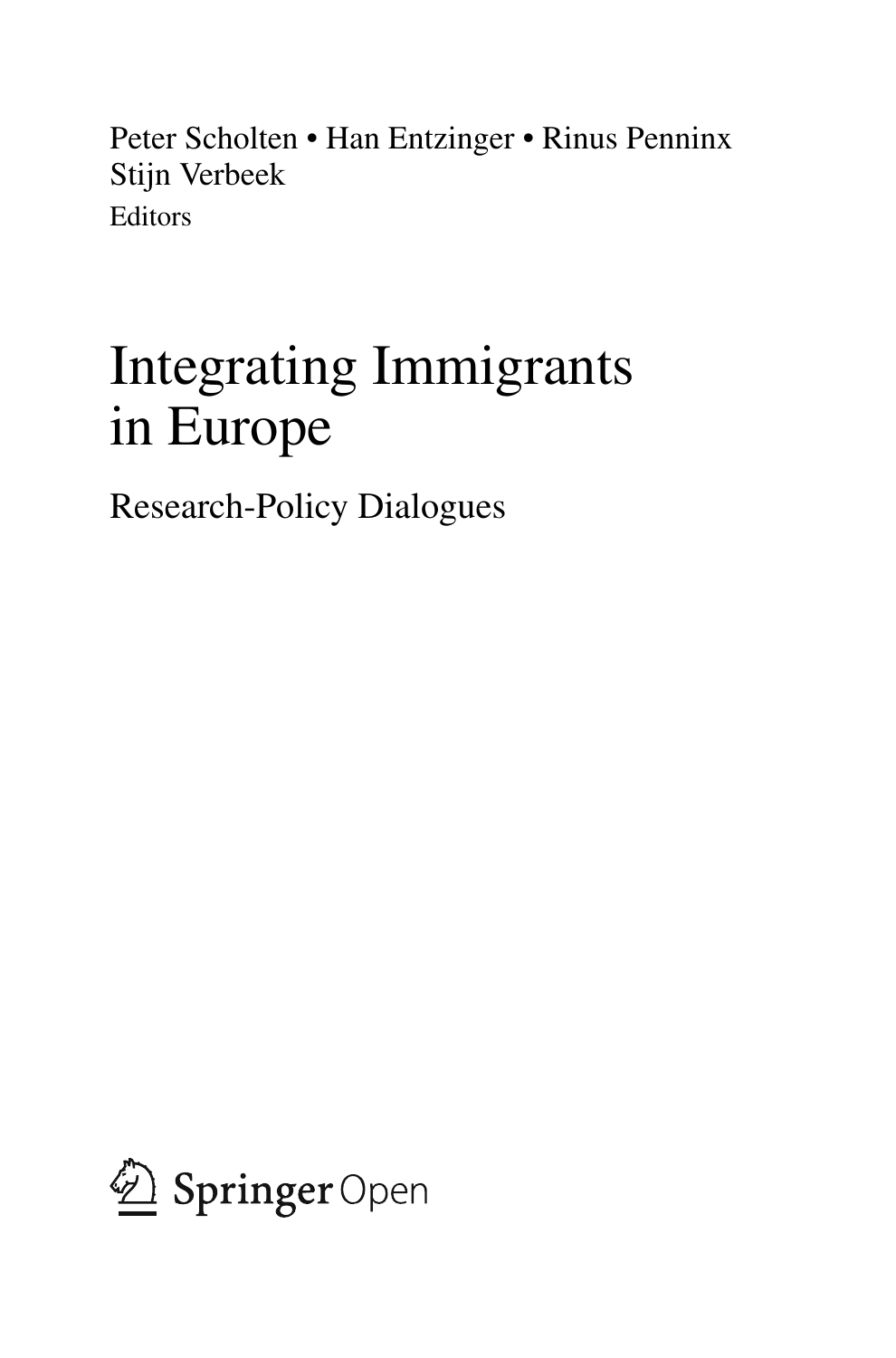*Editors* Peter Scholten Department of Public Administration Erasmus University Rotterdam Rotterdam, Netherlands

Rinus Penninx Institute for Migration and Ethnic Studies University of Amsterdam Amsterdam, Netherlands

Han Entzinger Department of Sociology Erasmus University Rotterdam Rotterdam, Netherlands

Stijn Verbeek Education Council of the Netherlands (Onderwijsraad) The Hague, Netherlands

Stijn Verbeek was previously associated with Erasmus University Rotterdam

ISSN 2364-4087 ISSN 2364-4095 (electronic) IMISCOE Research Series ISBN 978-3-319-16255-3 ISBN 978-3-319-16256-0 (eBook) DOI 10.1007/978-3-319-16256-0

Library of Congress Control Number: 2015941153

Springer Cham Heidelberg New York Dordrecht London

© The Editor(s) (if applicable) and The Author(s) 2015. The book is published with open access at SpringerLink.com.

**Open Access** This book is distributed under the terms of the Creative Commons Attribution Noncommercial License, which permits any noncommercial use, distribution, and reproduction in any medium, provided the original author(s) and source are credited.

All commercial rights are reserved by the Publisher, whether the whole or part of the material is concerned, specifically the rights of translation, reprinting, reuse of illustrations, recitation, broadcasting, reproduction on microfilms or in any other physical way, and transmission or information storage and retrieval, electronic adaptation, computer software, or by similar or dissimilar methodology now known or hereafter developed.

The use of general descriptive names, registered names, trademarks, service marks, etc. in this publication does not imply, even in the absence of a specific statement, that such names are exempt from the relevant protective laws and regulations and therefore free for general use.

The publisher, the authors and the editors are safe to assume that the advice and information in this book are believed to be true and accurate at the date of publication. Neither the publisher nor the authors or the editors give a warranty, express or implied, with respect to the material contained herein or for any errors or omissions that may have been made.

Printed on acid-free paper

Springer International Publishing AG Switzerland is part of Springer Science+Business Media [\(www.](www.springer.com) [springer.com\)](www.springer.com)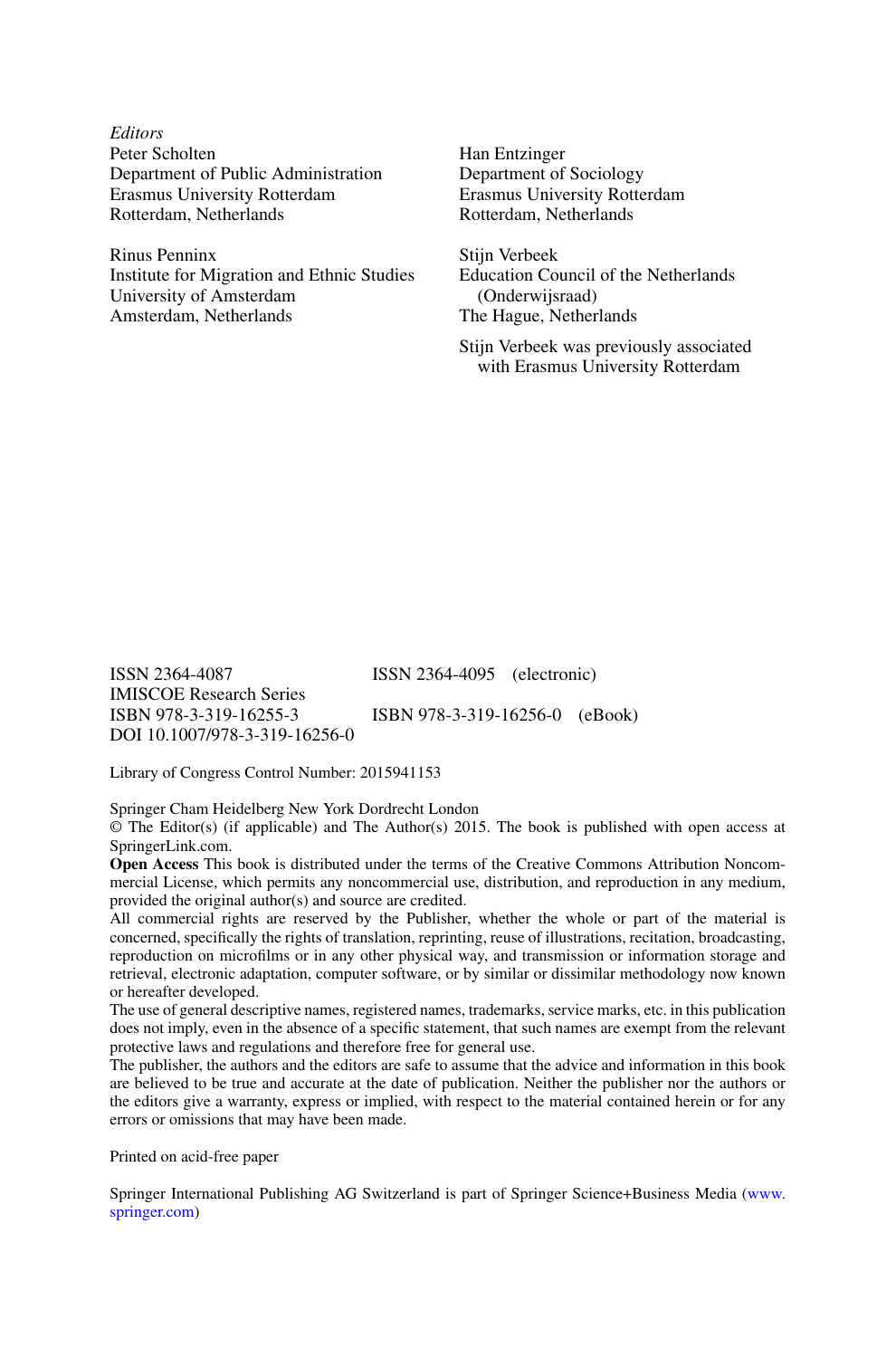## **Foreword**

This book is the outcome of a truly European exercise. It all started in May 2008 with a conference called 'Research-Policy Dialogues on Migration and Integration in Europe', held at the University of Twente, organised by Peter Scholten, the first editor of this book, who was based at Twente at the time, and Rinus Penninx. This conference was co-sponsored by the IMISCOE Research Network, and some of its contributors decided to continue their joint activities in this field in a special research group under the IMISCOE umbrella. They were all intrigued by the vast differences between European countries in the use of scientific knowledge in policymaking and in the patterns of communication between academic researchers and policymakers when it comes to analysing the impact of immigration and migrant integration. Peter Scholten and Rinus Penninx invited several speakers at the Twente conference to transform their paper into a book chapter. Updated versions of these chapters are included in the present volume.

In addition to this, a research proposal was developed by some of the members of the research group. The proposal primarily aimed at gathering more empirical evidence on the functioning of the research-policy nexus in the field of immigrant integration in several EU countries as well as in the EU as such. The proposal was called 'Science-Society Dialogues on Migration and Integration in Europe', abbreviated DIAMINT. It was accepted for funding by the Volkswagen Foundation in Hanover under its programme 'Science, the Public and Society'. The DIAMINT project was carried out between September 2011 and September 2013, under the supervision of Han Entzinger of Erasmus University Rotterdam, and Peter Scholten, who had moved meanwhile to that university. Stijn Verbeek, also at Erasmus University, contributed significantly to both the contents and the organisation of the project. The theoretical design of the present volume as well as most of its chapters constitutes the final report of the DIAMINT project. The project, and the IMISCOE Standing Committee of which the project was part, has also produced a considerable number of journal articles and other output, of which a list appears elsewhere in this book (see Appendix [II\)](http://dx.doi.org/10.1007/978-3-319-16256-0_BM1).

As the editors of this book we wish to thank the Volkswagen Foundation, the IMISCOE Research Network and the University of Twente for their generous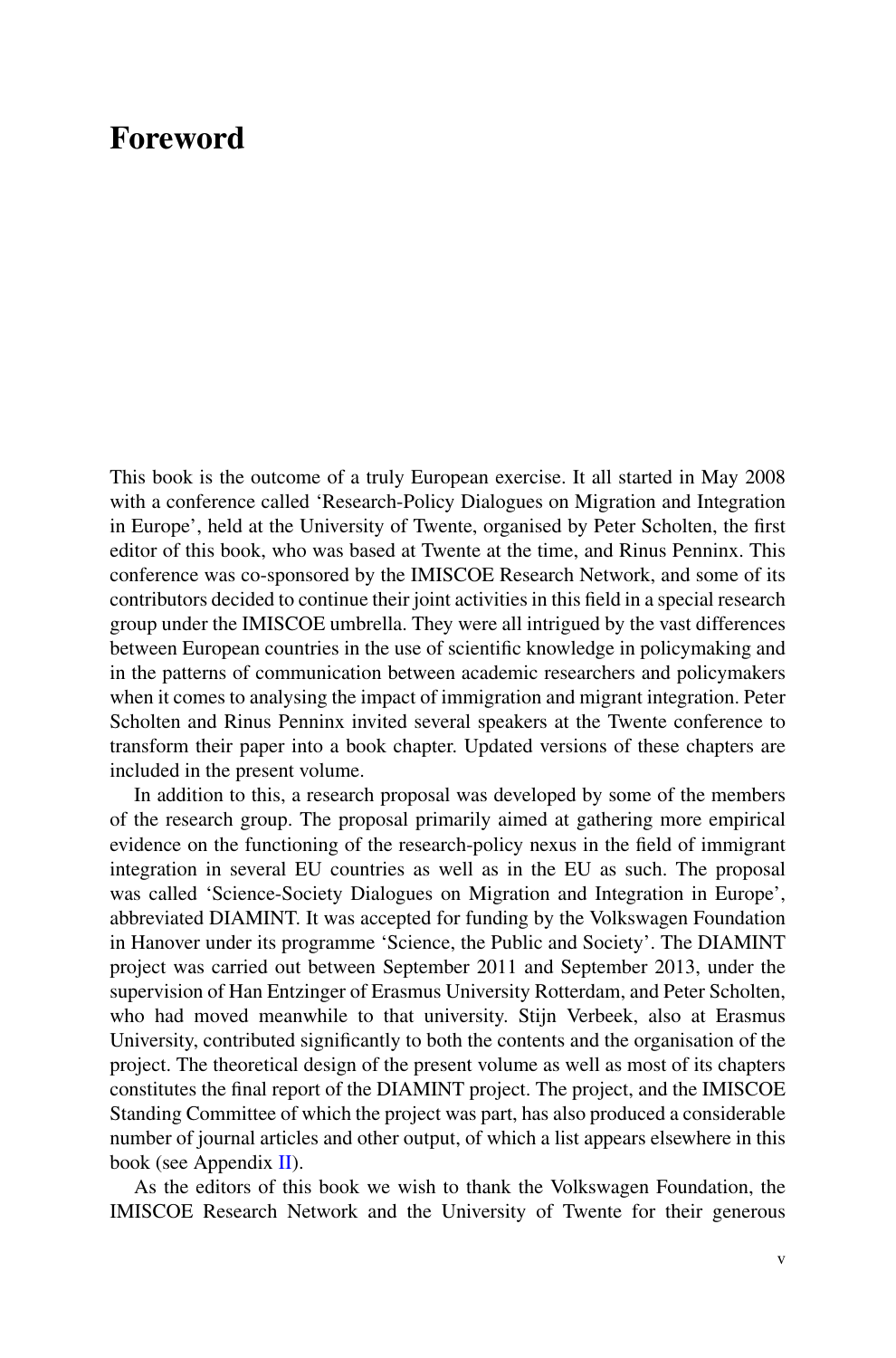support that has enabled us to carry out this project over the past years. Our sincere thanks also go to all authors who have contributed to this volume. It has been a real challenge to work with so many colleagues of so many different backgrounds, but in the end all deadlines have been met! Of course, our thanks also go to all those who agreed to being interviewed for the DIAMINT project. Without their valuable expert observations this project would never have produced such insightful outcomes on research-policy dialogues over so many years and in so many different settings.

Last but not least, our thanks go to those who have contributed to the production of the present volume (see Appendix [I](http://dx.doi.org/10.1007/978-3-319-16256-0_BM1) for biographies of all contributing authors). We would like to thank several persons and organisations in particular. First, Dr. Alistair Hunter, who was not only a much appreciated colleague in the UK DIAMINT team, but who, as a native speaker of English, also took an essential role in the final editing of the book manuscript. Secondly, we would like to thank the VolkswagenStiftung for making the DIAMINT project possible, and for their support for publishing this book in Open Access. Finally, we owe a lot to the anonymous reviewers of an earlier version of this book. Their valuable comments have been much appreciated. Needless to say that the responsibility for the book rests with us as editors as well as with the authors of the individual chapters.

> Peter Scholten Han Entzinger Rinus Penninx Stijn Verbeek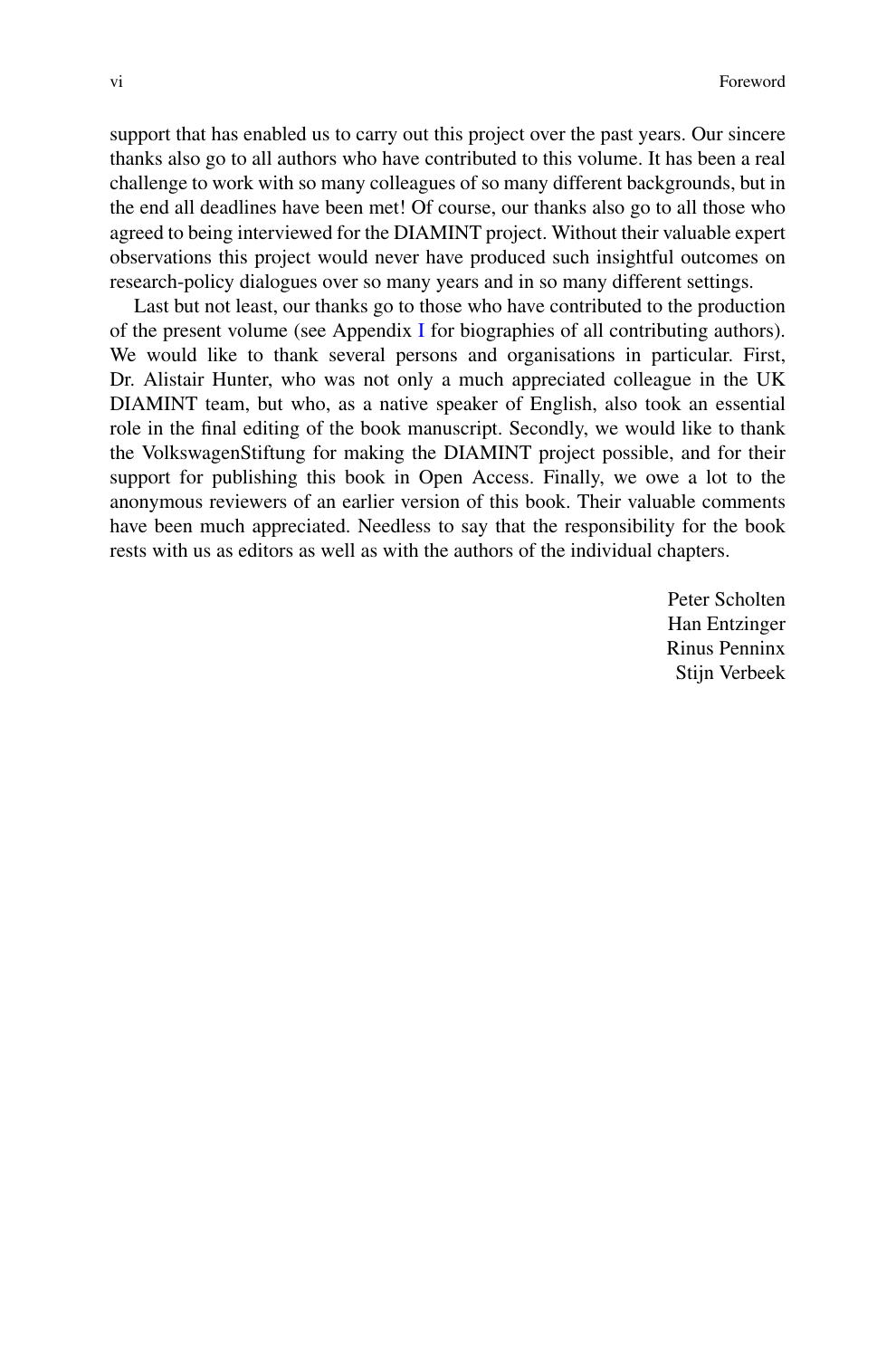## **Contents**

| $\mathbf{1}$            | <b>Research-Policy Dialogues on Migrant Integration</b><br>in Europe: A Conceptual Framework and Key Questions<br>Peter Scholten, Han Entzinger, and Rinus Penninx                                            | $\mathbf{1}$ |
|-------------------------|---------------------------------------------------------------------------------------------------------------------------------------------------------------------------------------------------------------|--------------|
|                         | Part I Forms and Functions of Research-Policy Dialogues                                                                                                                                                       |              |
| 2                       | <b>Cultures of Knowledge Use in Policymaking: The</b><br>Functions of Research in German and UK Immigration Policy<br>Christina Boswell                                                                       | 19           |
| $\mathbf{3}$            | <b>Migration Statistics in Europe: A Core Component</b><br>Albert Kraler, David Reichel, and Han Entzinger                                                                                                    | 39           |
| $\overline{\mathbf{4}}$ | The Coproduction of National Models of Integration:<br>Christophe Bertossi, Jan Willem Duyvendak,<br>and Peter Scholten                                                                                       | 59           |
| 5                       | <b>Consultative Commissions and the Rethinking</b><br>of Integration Policies in the Netherlands and Germany:<br>The Blok Commission and the Süssmuth Commission Compared<br>Jan Schneider and Peter Scholten | 77           |
| 6                       | European Cities in Search of Knowledge for Their<br><b>Rinus Penninx</b>                                                                                                                                      | 99           |
| 7                       | EU Policymaking and Research: Case Studies<br>of the Communication on a Community Immigration<br>Policy and the Common Basic Principles for Integration  117<br>Sandra Pratt                                  |              |